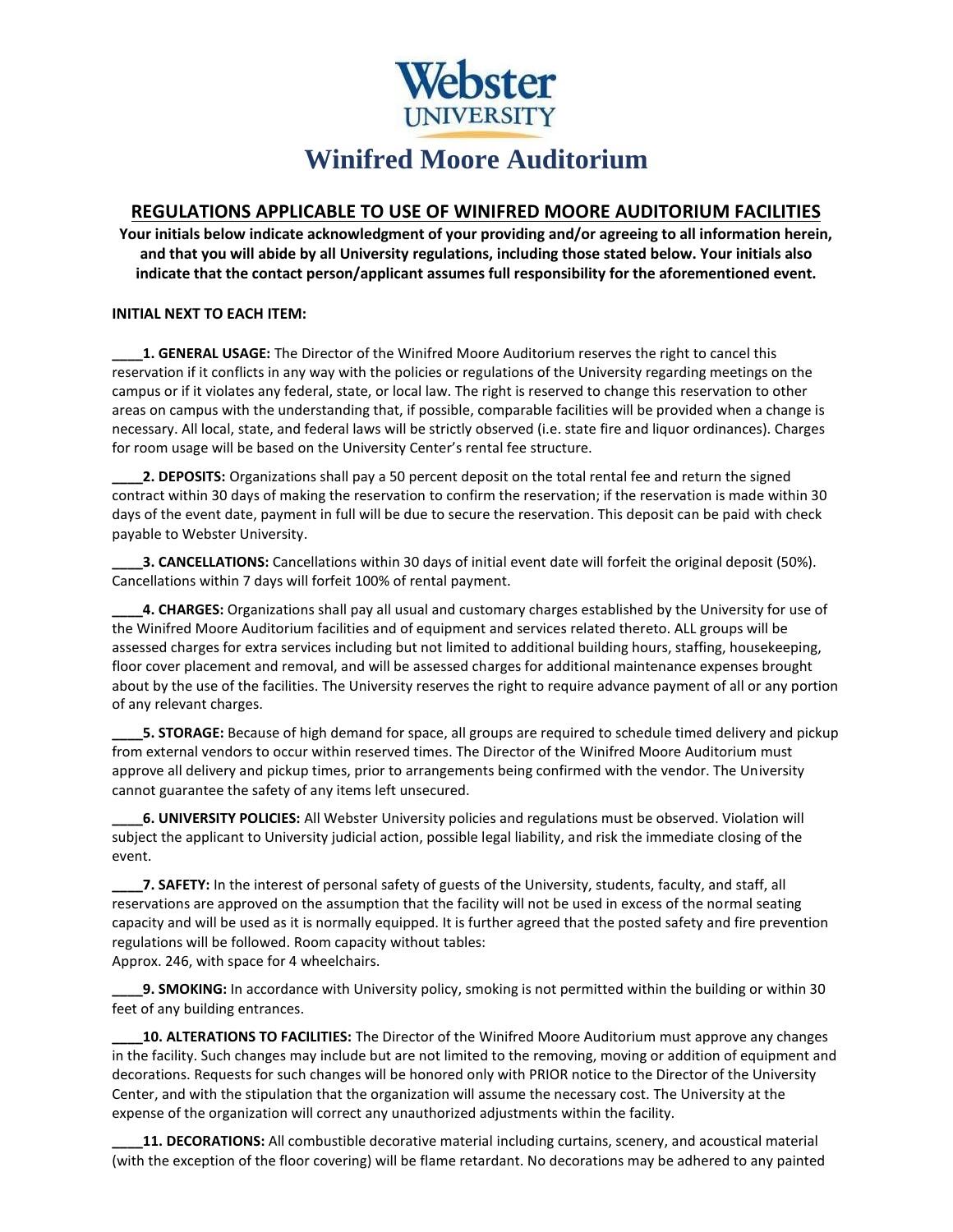or wallpapered surfaces. Candles may not be used. Helium balloons must be attached to weights and not tied to furniture. Glitter is absolutely not allowed in any decorations or signage in the Auditorium.

**\_\_\_\_12. DAMAGES:** The organization, its officers, and any individual applying to reserve space are responsible for the condition of the facilities and the use to which they are put during the time reserved. The organization and such persons shall be responsible for all damages or misappropriation by any guests, invitees or attendees. The organization shall reimburse the University for any such damage or loss. No organization other than the reserving organization may use the facilities reserved. Excess housekeeping charges will be forwarded to the reserving group; charges are incurred at the discretion of the Director of Custodial Services.

13. EXITS: All aisles leading to exit doors must be kept clear and unobstructed. During the period of use, no required exit door may be fastened so that the door cannot be opened readily from the inside. Required exits serving the room shall be adequately lighted when the room is occupied.

**\_\_\_\_14. SIGNS, POSTERS, AND FLYERS:** All printed material, whether directional or informational, must be approved and posted in approved locations. Directional signs may be placed on exterior doors one hour before the event only and removed immediately following the program.

**15. FOOD SERVICE:** No food or beverages are allowed inside the auditorium.

**\_\_\_\_16. PARKING:** Parking is available behind the auditorium on Lot D, East Lockwood Avenue, and other parking lots on the campus. Please instruct non-University attendees to utilize the Garden Park Plaza parking garage. Special parking must be requested through the Director of the Winifred Moore Auditorium at least 7 days in advance of the event. Parking requests will be approved through the Department of Public Safety and may not necessarily be located in Lot D.

**\_\_\_\_17. LIABILITY, INSURANCE, AND INDEMNIFICATION:** The reserving organization, its officers and members agree to indemnify and hold harmless Webster University from any expense occasioned by any suit or claim as a result of any injury in tort or contract to any person resulting from the organization's use of the University Center facilities, and agrees to furnish the University with insurance protection, if any, required by the University as a condition of said usage. Groups must be able to provide, upon request of the Director of the University Center, a certificate of insurance which provides evidence of general liability coverage with a limit of \$1,000,000 per occurrence, \$3,000,000 aggregate, with Webster University named as an Additional Insured, with no exclusions or underlying sub-limits for sexual molestation.

## *ACCEPTANCE*

If the above meets with Renter's approval, a signed contract and the deposit must be returned to Webster University, Leigh Gerdine College of Fine Arts, 8282 Big Bend, St. Louis, MO 63119. This will allow Webster University to hold the space on a definite basis. If a signed copy of this agreement and the deposit are not returned by the aforementioned due date, the space being held on the Renter's behalf will be released. The undersigned is an authorized representative to enter into this agreement.

I certify that I have read, understand, and accept the terms and conditions of this contract.

| Signature of Contact Person for Event                              | Date |
|--------------------------------------------------------------------|------|
|                                                                    |      |
| Printed Name and Title of Contact Person for Event                 | Date |
| Acceptance by Winifred Moore Auditorium Representative             | Date |
| Printed Name and Title of Webster University Center Representative | Date |